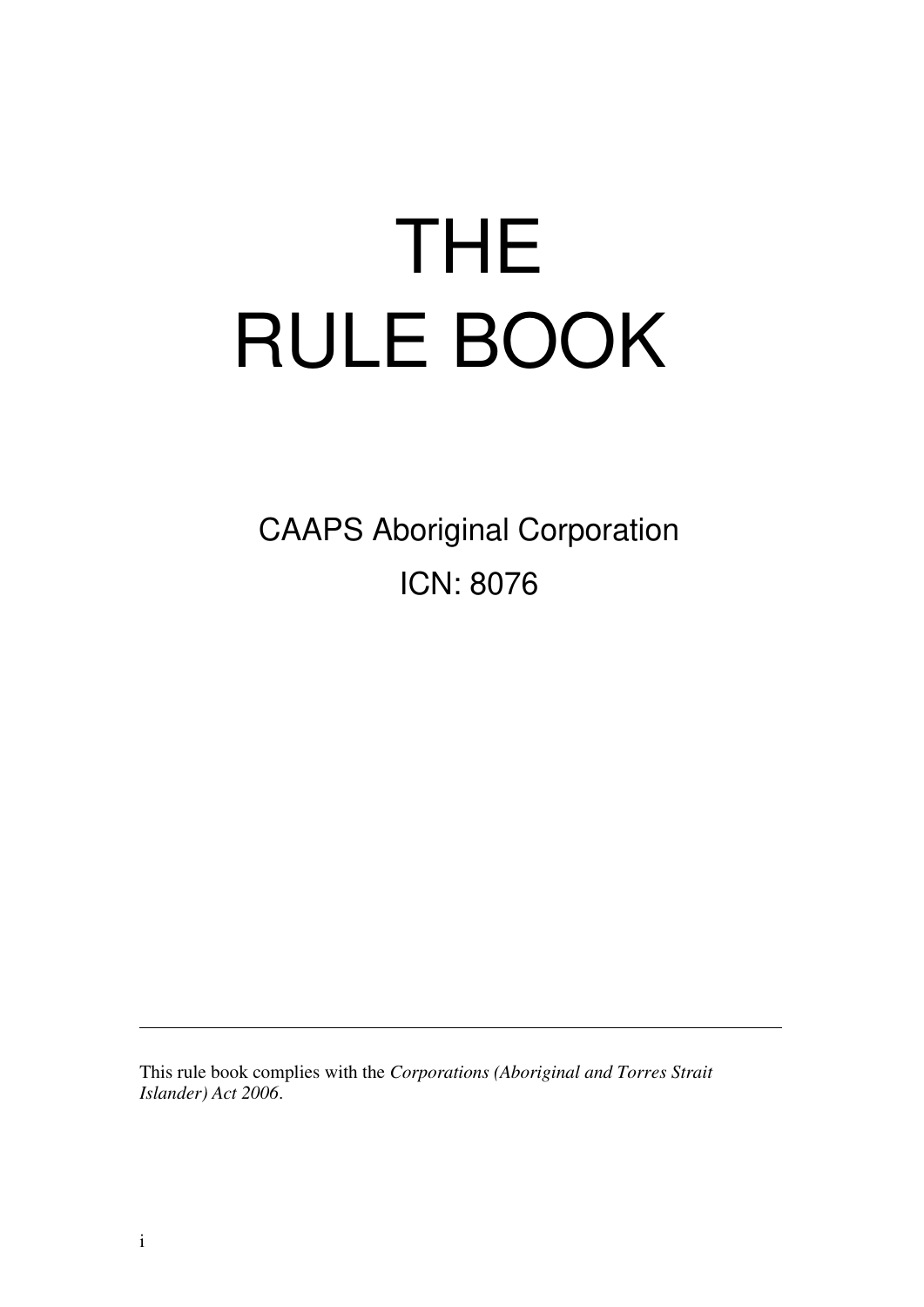The rule book contents

| 1.  |  |
|-----|--|
| 2.  |  |
| 3.  |  |
| 4.  |  |
| 5.  |  |
| 6.  |  |
| 7.  |  |
| 8.  |  |
| 9.  |  |
| 10. |  |
| 11. |  |
| 12. |  |
|     |  |
|     |  |
|     |  |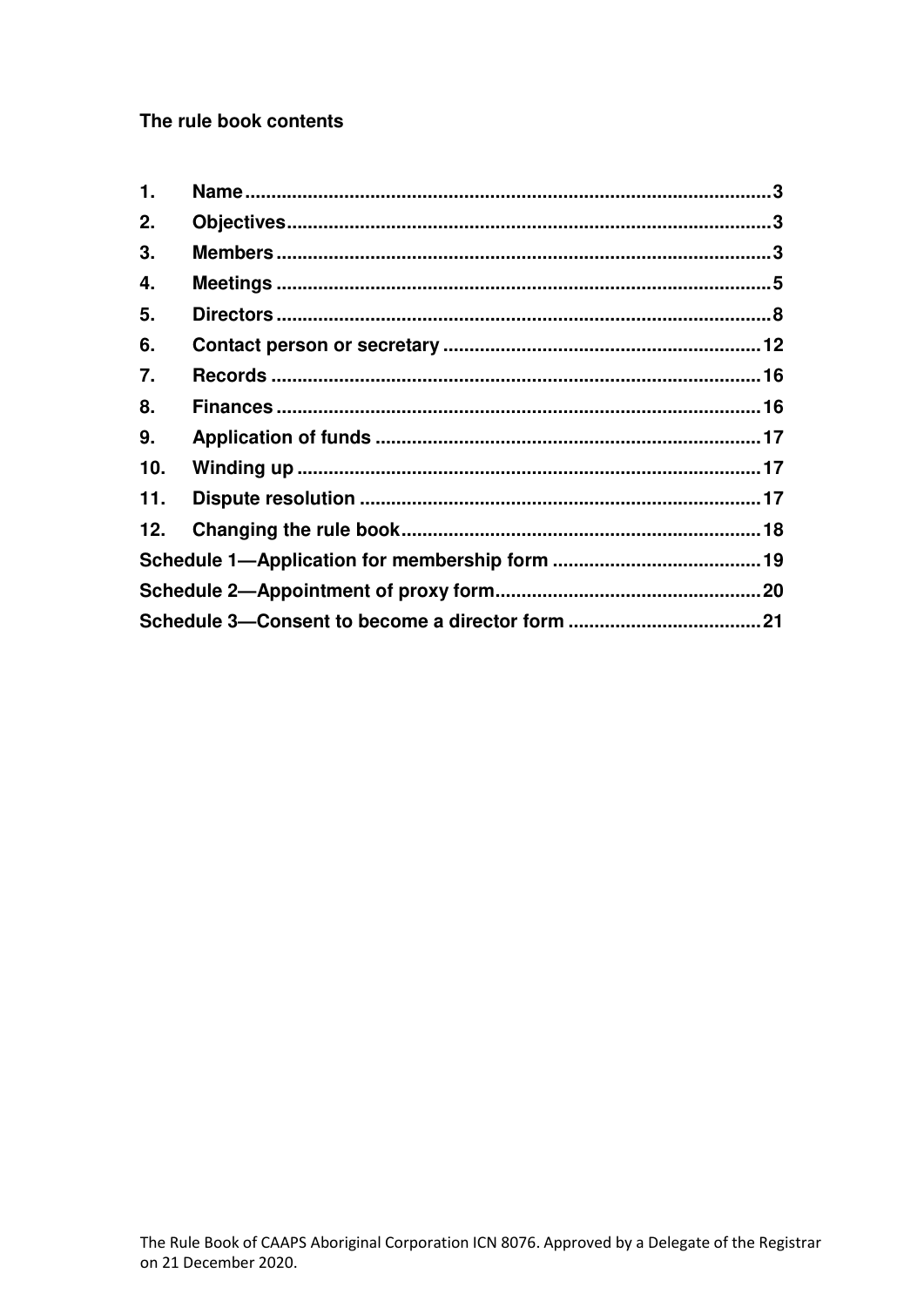## <span id="page-2-0"></span>**1. Name**

The name of the corporation is **CAAPS Aboriginal Corporation.** 

# <span id="page-2-1"></span>**2. Objectives**

The corporation aims to:

- 1. provide care and support services to Aboriginal and Torres Strait Islander persons, families and communities that are affected by alcohol, drugs and other substances misuse and related problems.
- 2. assist Aboriginal and Torres Strait Islander persons, families and communities affected by alcohol, drugs, other substances misuse and related problems to achieve a quality of life consistent with Aboriginal and Torres Strait Islander and Torres Strait Islander culture, spirituality, law and traditions.
- 3. provide resources and support services in the treatment of addiction to alcohol, drugs and other substances amongst Aboriginal and Torres Strait Islander persons, families and communities.
- 4. provide and promote education and awareness to assist with the prevention of alcohol, drugs and other substances misuse amongst Aboriginal and Torres Strait Islander persons.
- 5. facilitate the restoration of cultural dignity amongst Aboriginal and Torres Strait Islander persons, families and community through encouraging and initiating cultural awareness programs which emphasizes traditional, contemporary and spiritual aspects of our culture.
- 6. promote and facilitate appropriate strategies for the minimization and prevention of addiction to alcohol, drugs and other substances misuse amongst Aboriginal and Torres Strait Islander persons.

#### <span id="page-2-2"></span>**3. Members**

#### *3.1 Who is eligible?*

A full member must be:

- 1. At least 18 years old.
- 2. An Aboriginal or Torres Strait Islander persons that resides in the Top End of the Northern Territory.
- 3. A person who is not an employee of the corporation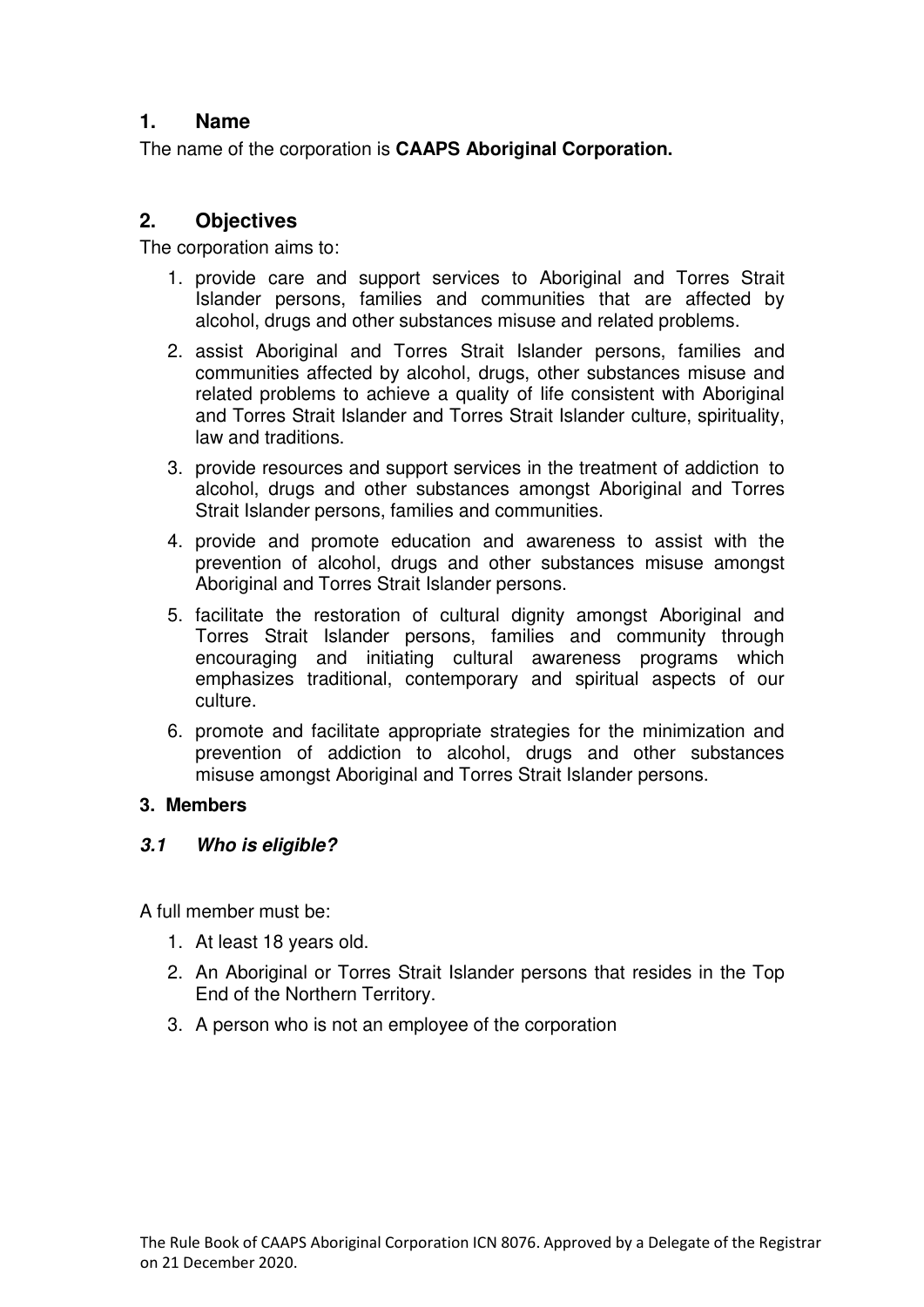An associate member should be:

- 1. At least 18 years old;
- 2. A person that resides in the Top End of the Northern Territory.
- 3. Considered and approved by resolution at a directors' meeting.
- 4. Entitled to attend and participate in events, meetings and activities under observer status without voting rights, and may be an employee of the corporation.

#### *3.2 How to become a member*

- 1. An applicant ought to apply in writing, fill in a membership application form and lodge it with the corporation's secretariat support located at the corporation's office location.
- *3.3* The membership application must include the applicant's name, address, date and place of birth, proof of applicant's status as an Aboriginal and Torres Strait Islander person and date of application.
- **3.4** A full member is not permitted to be a full time, part-time and/or casual employee of the corporation. All and any remunerated employee(s) of the corporation are deemed ineligible to acquire membership status of the corporation.
	- 1. A member's and associate member's eligibility is determined under rule 3.1, above. The directors ought to consider a membership and/or associate membership application by resolution at a directors' meeting.

The directors ought to consider and resolve on all membership and/or associate membership applications within a reasonable period after they are received.

- 2. The directors retain the right to refuse acceptance of a membership and/or associate membership application. In the event of a refusal of acceptance, the directors must notify the unsuccessful applicant in writing about the decision and the reasons for it.
- 3. A successful applicant's name, address and date of acquisition of status as a member are entered on the register of members.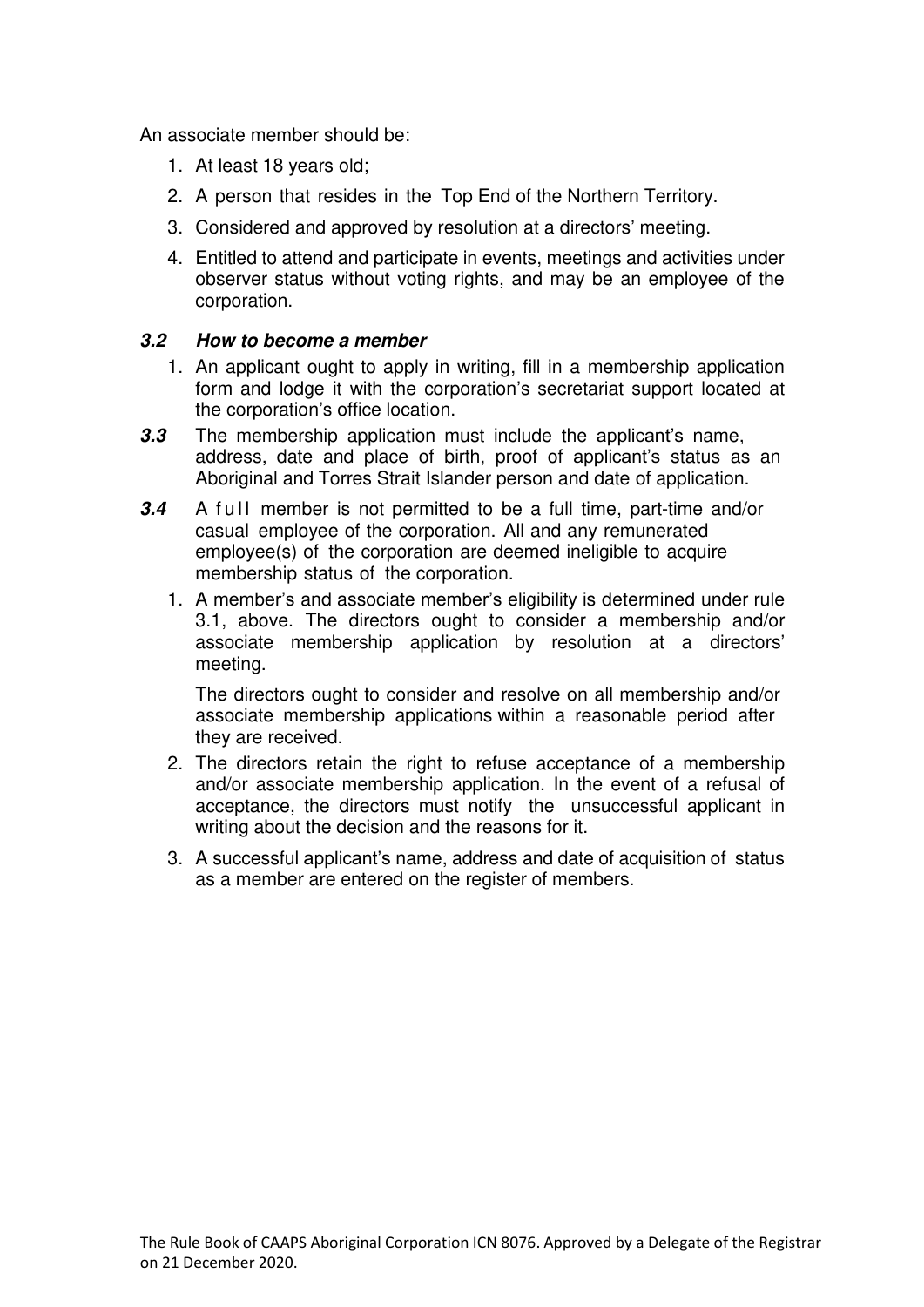# *3.5 Members' rights*

A member is entitled to:

- 1. attend, speak and vote at General Meetings
- 2. be made a director
- 3. put forward resolution proposals at general meetings
- 4. ask the directors to call a General Meeting
- 5. access and peruse the books and records of the corporation (if the directors have authorised them to do this, or if the members have passed a resolution which permits them to do this). All books and records must be held at the corporation's business premises.

# *3.6 Members' responsibilities*

A member must:

- 1. act in the best interests of the corporation as outlined in the objectives of the corporation
- 2. abide by the corporation's rules
- 3. notify the corporation of any change of their address
- 4. treat other members with respect.
- 5. conduct themselves in a professional manner

#### *3.7 Liability of members*

Members are not liable to pay corporation debts, other than only by way of payment of their membership fees, in the event the corporation is wound up or otherwise.

#### *3.8 How to cease being a member*

A person ceases being a member if:

- 1. he/she resigns in writing
- 2. he/she dies
- 3. his/her membership is cancelled due to non-contact for a period of two years
- 1. member has not notified the corporation of their current contact details
- 2. he/she commits a misdemeanor, fraud and/or engages in inappropriate conduct
- 3. he/she has given misleading information concerning his/her status as an Aboriginal or Torres Strait Islander person.

In the event of cancellation of membership, the cancelled member's name, address and date of membership cancellation is maintained on the register of former members.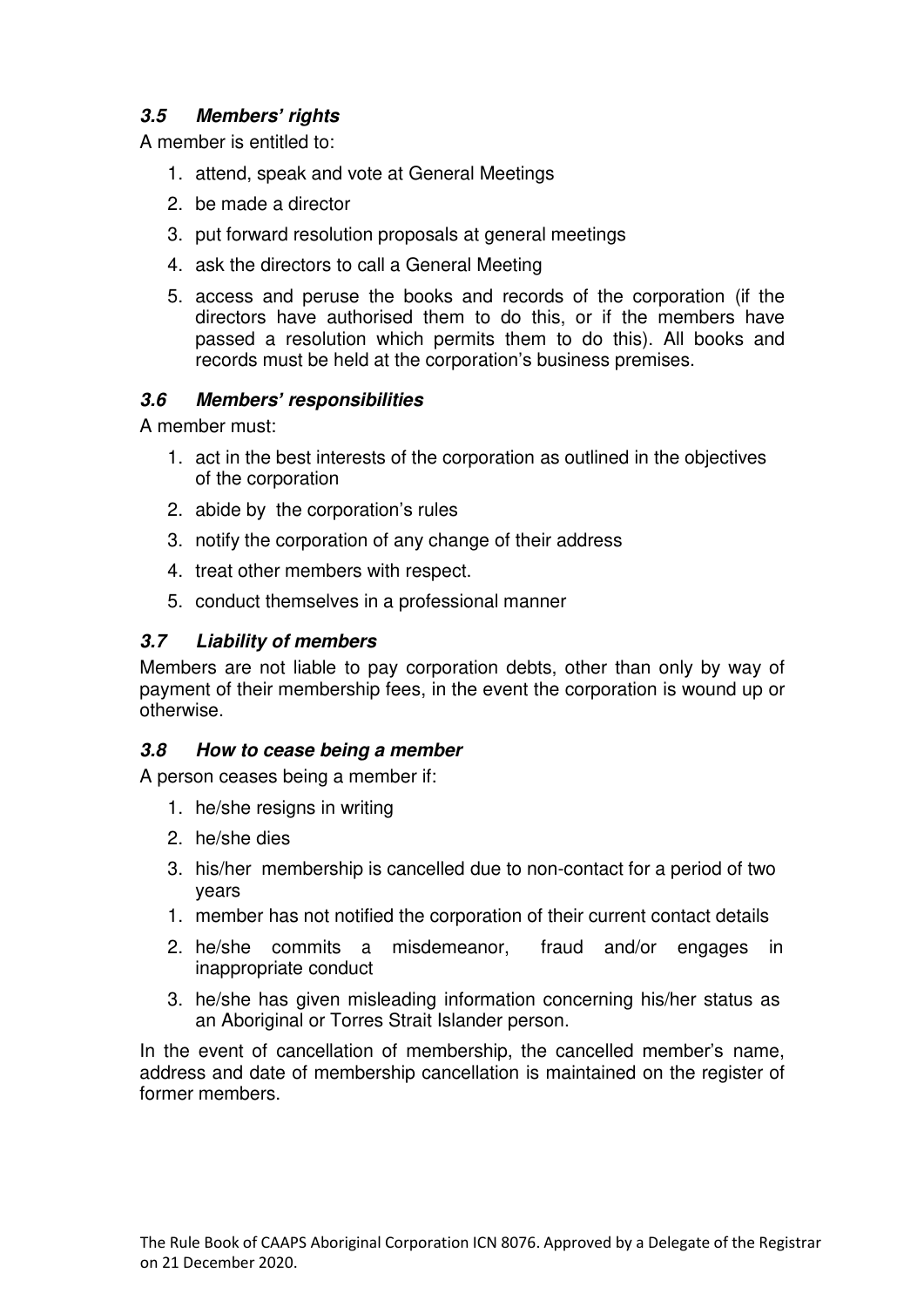## *3.3 Cancelling membership*

- 1. Membership can be cancelled by a majority vote resolution at an annual and/or extraordinary general meeting.
- 2. In the event a general meeting resolution has been passed concerning cancellation of a membership, the directors must send the interested person a copy of such special resolution at interested person's last known address, no later than within five working days of passing of such resolution.

If a person is not eligible for continuation of membership for a reason set out in Rule 3.5 above, the directors are empowered to cancel such person's membership by passing a resolution at a directors' meeting. Before such directors' meeting, the directors must allow said member 14 days to object in writing.

In the event the challenged member objects in writing, the directors are not authorised to cancel the membership status in a directors' meeting. The challenged member can only then be removed by a simple majority vote resolution of the general meeting.

#### *3.4 The register of members and former members*

The register must contain:

- 1. members' and former members' names and addresses
- 2. the date when the names were put on the register
- 3. identification of associate membership status, if a member is not an Aboriginal or Torres Strait Islander person
- 4. for former members, the date of their membership cancellation.

The register must be kept at the corporation's document access address or registered office. It must be available at the annual general meeting (AGM). The register will be located at the corporation's business address for all members to access.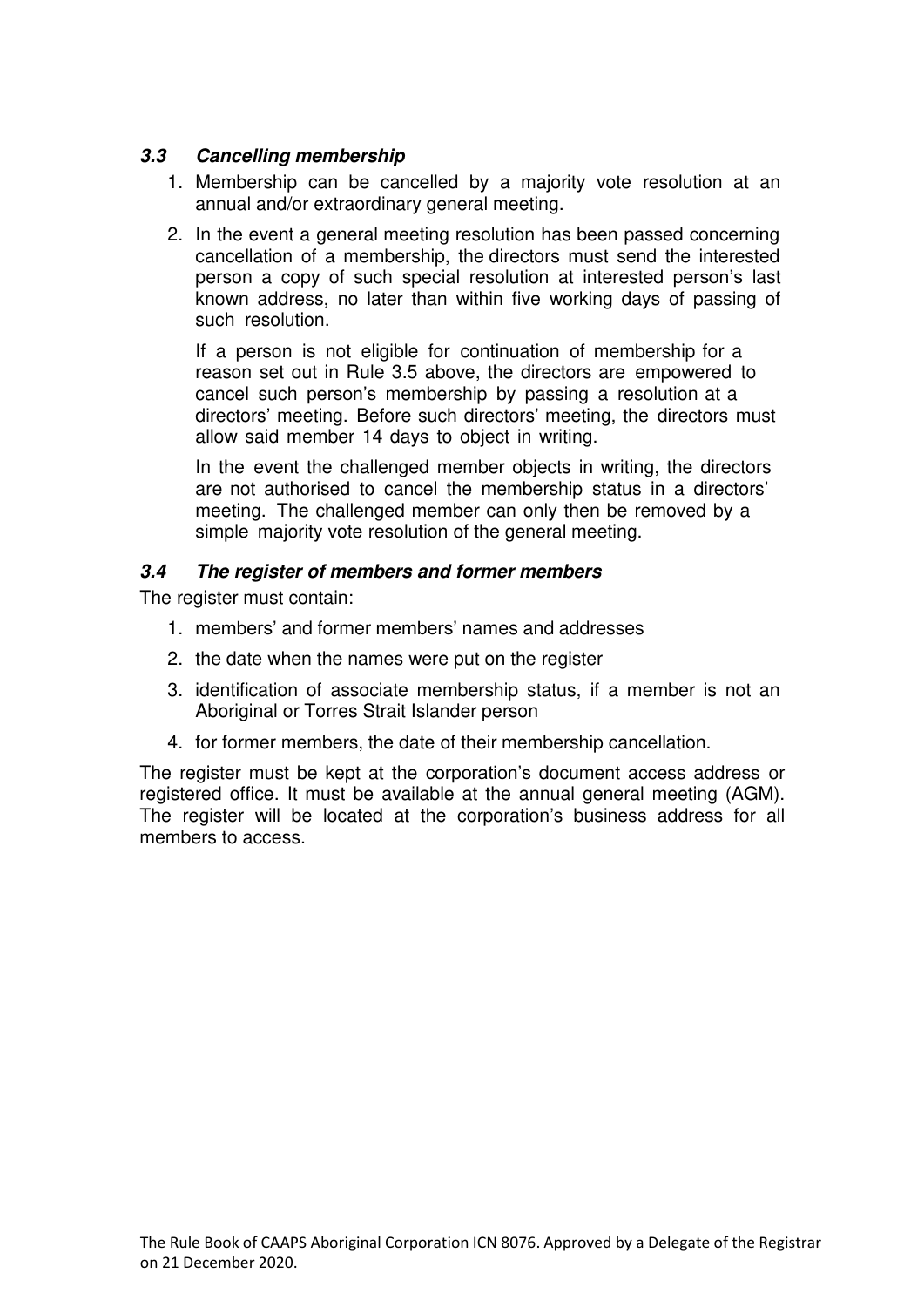# <span id="page-6-0"></span>**4. Meetings**

## *4.1 Annual general meeting ("AGM") timing*

AGMs must be held before the end of November each year.

# *4.2 AGM business*

AGMs are for:

- 1. confirming the signed and dated minutes of the previous general meeting
- 2. presenting and debating reports: general, financial, directors'
- 3. electing directors
- 4. choosing an auditor (if required) and agreeing on the fee
- 5. checking the register of members
- 6. asking questions about how the corporation is managed.

#### *4.3 General meetings*

- 1. A director can call a general meeting by submitting a request in writing to the Directors
- 2. Members can ask directors to call a general meeting; this request must be put in writing to the Board of Directors detailing the reasons why the meeting is being requested. All relevant documentation must be provided for the Directors to make an informed decision.
- 3. The directors must call the general meeting within 21 days, from submission of written request.

| <b>Number of members</b><br>in corporation | <b>Number of members needed</b><br>to ask for a general meeting |
|--------------------------------------------|-----------------------------------------------------------------|
| 2-10 members                               | $= 1$ member                                                    |
| $11-20$ members                            | $=$ 3 members                                                   |
| 21-50 members                              | $= 5$ members                                                   |
| 51 members or more                         | $= 10$ per cent of members                                      |

# *4.4 General meeting business*

General meetings are for:

- 1. confirming the minutes of the previous general meeting
- 2. completing the business specified in the notice of the meeting.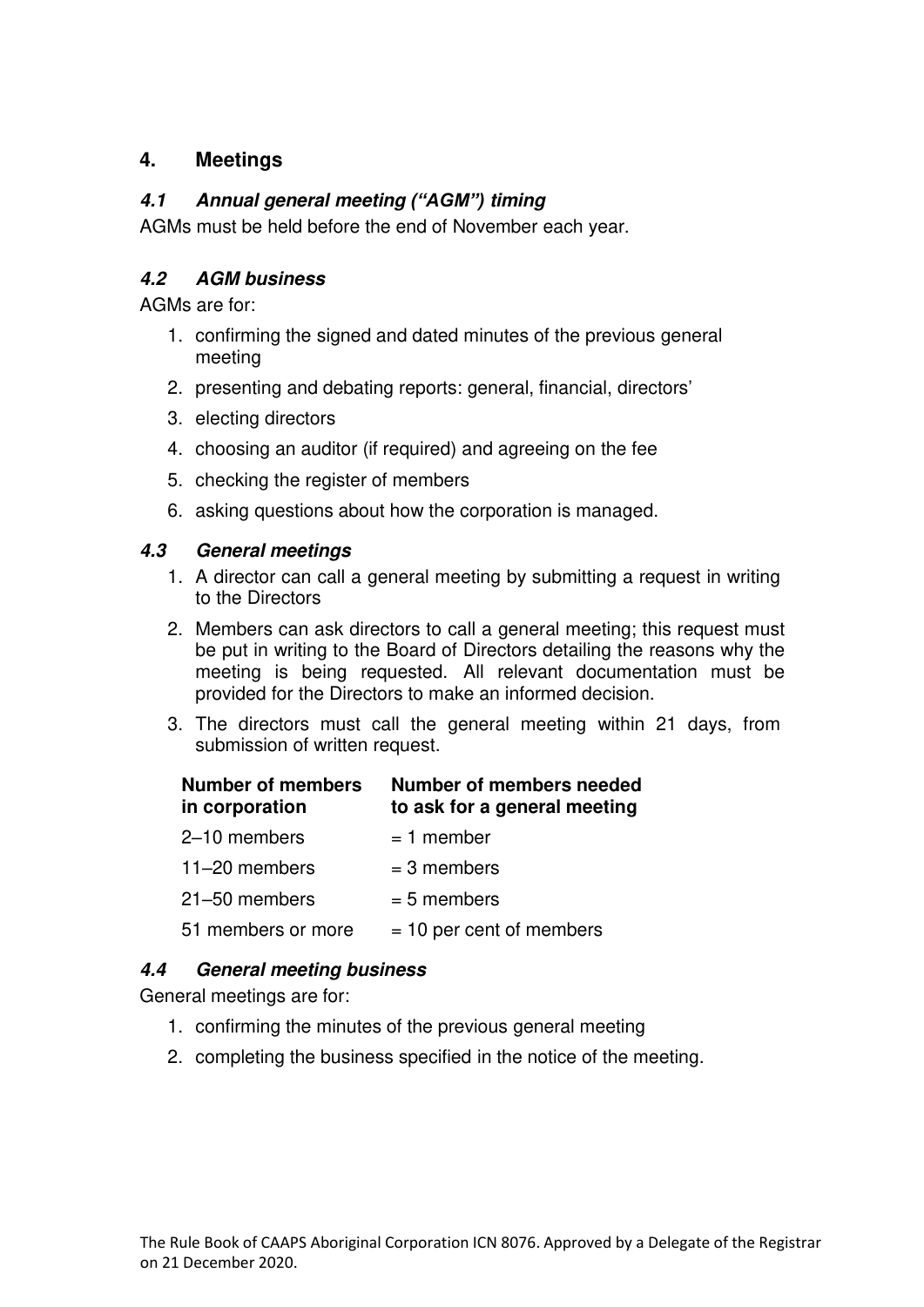#### *4.5 Notice for general meetings*

- 1. At least 21 days' notice must be given.
- 2. Notice must be given to members, directors, officers, the contact person and the auditor (if the corporation has one).
- 3. The notice must set out:
	- a) the place, date and time for the general meeting
	- b) the business of the general meeting
	- c) if a special resolution is being proposed, and what it is
	- d) if a member can appoint a proxy.

Notices can be given to members personally (or in a manner which accords with Aboriginal or Torres Strait Islander custom), sent by post to their address, sent by fax, text or sent by email.

A notice of meeting:

- 4. sent by post is taken to be given three days after it is posted
- 5. sent by fax, or other electronic means, is taken to be given on the business day after it is sent. This includes Indigenous radio, local newspaper, advertisement, community notice boards on television, text, email and notice via website informing members.

#### *4.6 Members' resolutions*

- 1. Members can propose a resolution by giving notice of it to the corporation.
	- **i. Number of members Number of members needed in corporation to propose a resolution**
	-
	- ii.  $2-10$  members  $= 1$  member<br>iii.  $11-20$  members  $= 3$  members iii. 11–20 members<br>iv. 21–50 members
	- iv.  $21-50$  members  $= 5$  members
	- v. 51 members or more  $= 10$  per cent of members members
- 
- 
- 
- 
- 
- 2. The notice must set out the resolution in writing and must be signed by the members proposing it.
- 3. The corporation must give notice of the resolution to all people entitled to it (see rule 4.5).
- 4. The corporation must consider the resolution at the next general meeting which is being held more than 28 days after the notice has been sent out.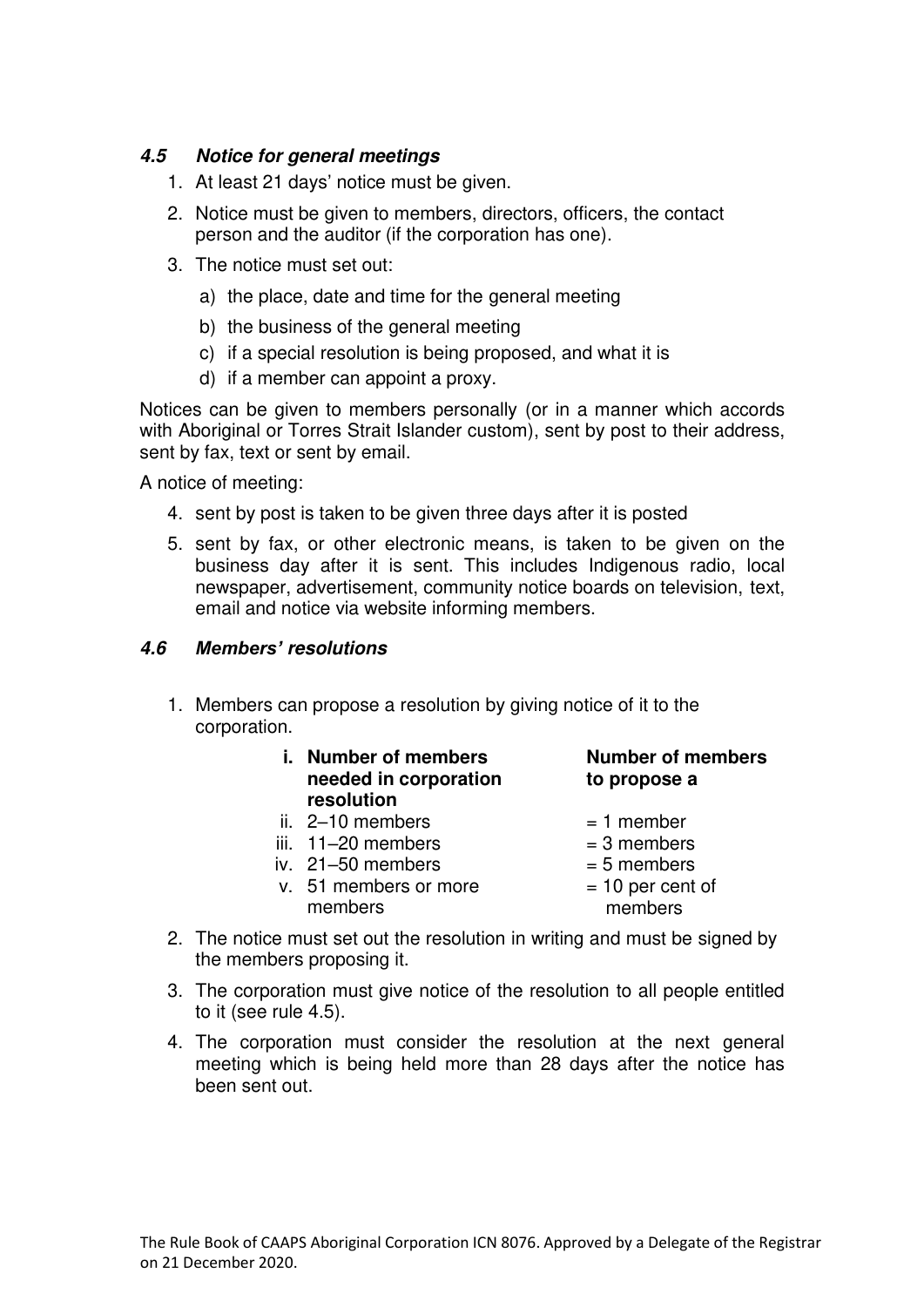## *4.7 Quorum at General Meetings*

The quorum must be present during the whole meeting. If there is no quorum after one hour, the meeting is adjourned until the next week at the same time. If there is still no quorum at the next meeting, the meeting is cancelled.

| <b>Number of members</b><br>in corporation | <b>Number of members</b><br>to make a quorum |
|--------------------------------------------|----------------------------------------------|
| 30 or less members                         | $= 2$ members                                |
| 31 to 90 members                           | $= 5$ members                                |
| 91 members or more                         | $= 10$ members                               |

#### *4.8 Chairing general meetings*

The directors can elect someone to chair the meeting. If the directors don't elect someone to chair the meeting, then the members must elect someone.

#### *4.9 Using technology*

General meetings can be held at more than one place using any technology that gives members a way of taking part.

#### *4.10 Voting*

- 1. Each member has one vote.
- 2. The chairperson has one vote (if he or she is a member) plus a casting vote.
- 3. A resolution at a general meeting should be decided by consensus (discussion and agreement). If consensus cannot be reached after a reasonable effort has been made, the resolution should be decided by majority vote.
- 4. A challenge to a right to vote at a general meeting may only be made at the meeting, and must be determined by the chairperson, whose decision is final.
- 5. A resolution can be decided by majority on a show of hands, unless a poll is demanded. (A poll is a formal vote, not by show of hands—for example, by writing on a voting paper or placing marbles in labelled jars.)
- 6. The chairperson tells the meeting whether they have received any proxy votes and what they are.
- 7. The chairperson declares the results of the vote, on a show of hands, or when a poll is demanded.

#### *4.11 Demanding a poll*

- 1. Any member entitled to vote on the resolution or the chair can demand a poll.
- 2. A poll can be held before or after a show of hands vote.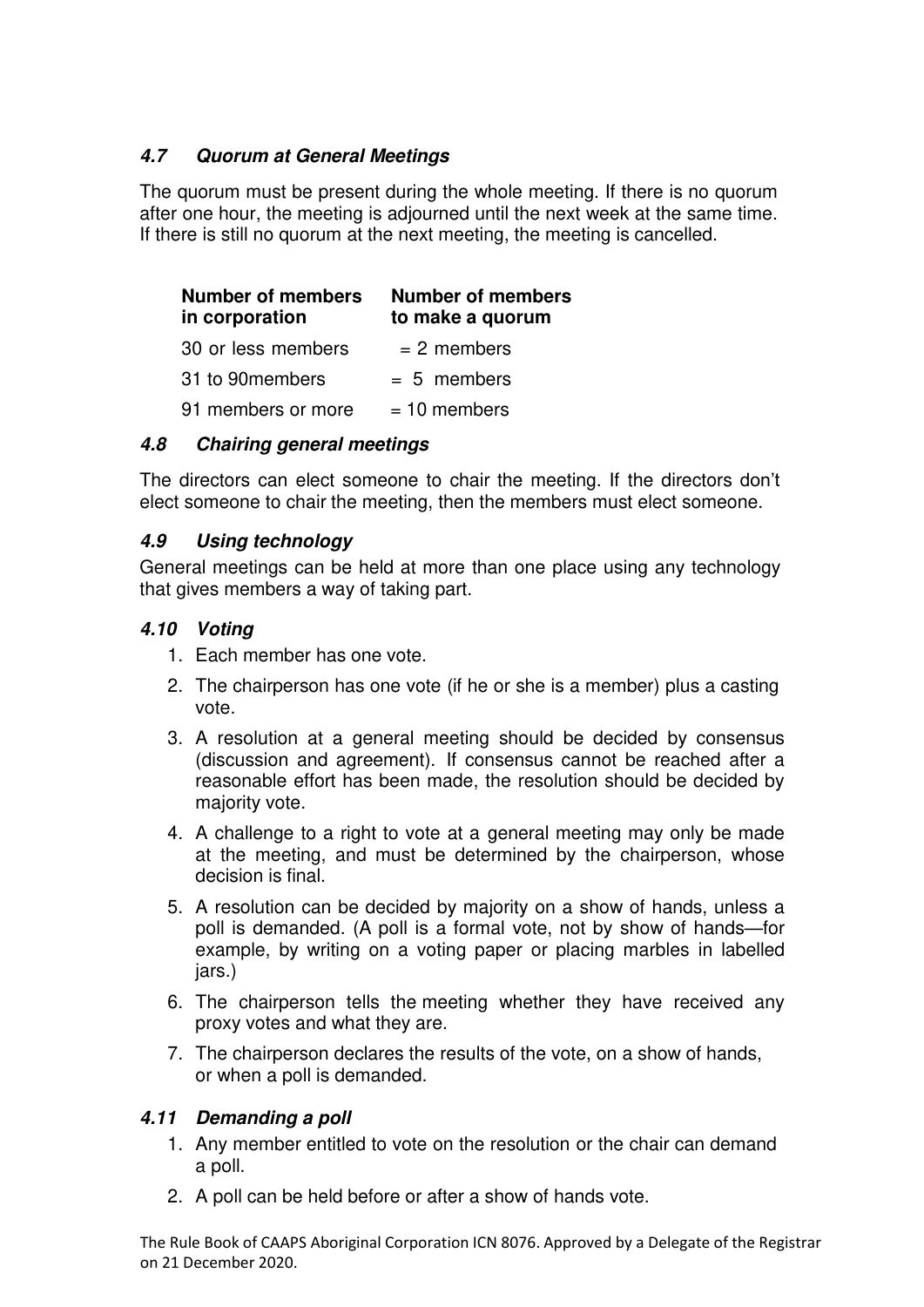- 3. A poll on the election of a chairperson or on the question of an adjournment must be taken immediately. A poll demanded on other matters must be taken when and in the manner the chairperson directs.
- 4. The corporation can seek assistance from the Australian Electoral Commission to facilitate voting at AGM and/or general meetings as the directors deem reasonable.

#### *4.12 Proxies*

- 1. Members can appoint a member as proxy to attend meetings and vote for them.
- 2. Proxies can also speak at meetings and join in demanding a poll. They can vote if their appointment allows them to.
- 3. A proxy appointment must contain the member's name and address, the corporation's name, the proxy's name, the meeting where the proxy is going, and it must be signed by the member.
- 4. The corporation must receive the proxy's appointment at least 48 hours before the meeting.
- 5. A member must not be a proxy for more than one member at a time per meeting.

#### <span id="page-9-0"></span>**5. Directors**

#### *5.1 Number of directors*

- 1. The number of directors of the corporation is decided by resolution at a general meeting.
- 2. The minimum number is three directors (excluding any associate members that are non-member directors), and the maximum number is 5 directors (excluding any non-member directors).

#### *5.2 Eligibility of directors*

A director must be:

- 1. at least 18 years old
- 2. a member but may also be a non-member subject to Rule 5.6 herein.
- 3. an Aboriginal or Torres Strait Islander person
- 4. not employed by the corporation as a paid employee.
- 5. lodge a written expression of interest detailing, their experience, knowledge, skills, reference two independent people and a brief explanation on why he/she wants to be a director of the corporation.
- 6. provide a copy of a current Australian wide police check attached to their expression of interest.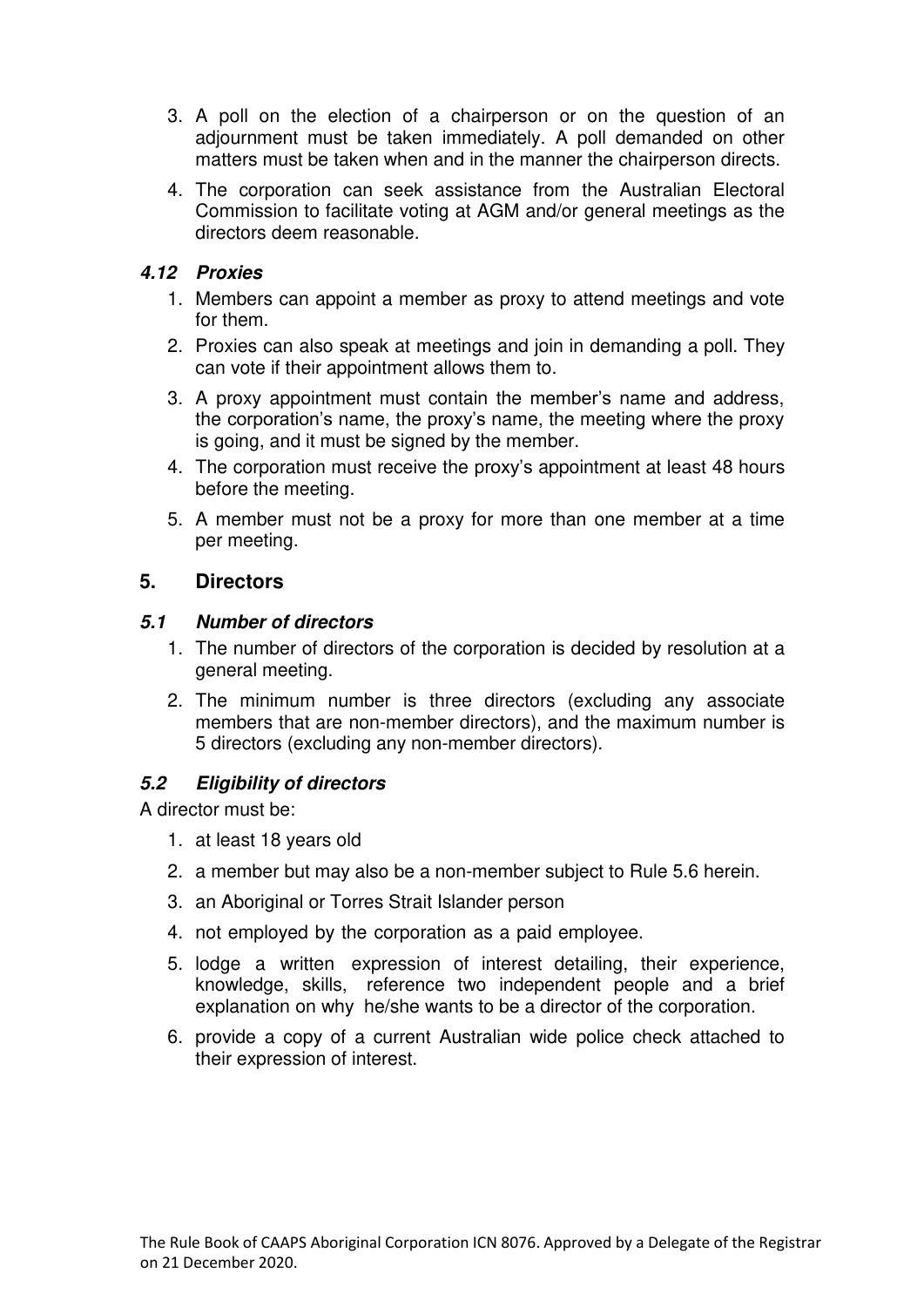# *5.3 Majority of director requirements*

A majority of directors of the corporation must:

- 1. be individuals who are Aboriginal or Torres Strait Islander people
- 2. usually reside in Northern Territory of Australia
- 3. be members of the corporation
- 4. not be employees of the corporation.

The chief executive officer (CEO) may be required from time to time to attend meetings, however his/her role will be to present reports, operational issues such as staffing, resources, financial and any other matter that directors must be informed about.

#### *5.4 How to become a director*

- 1. A member that is seeking to be a director must apply in writing detailing the following: name, address, expression of interest detailing why such member is choosing to be a director of the corporation, skills, capabilities and level of commitment.
- 2. The corporation can appoint a director by resolution passed at a general meeting based on written expression of interest.
- 3. Directors must give the corporation their consent in writing to act as a director before being appointed.
- 4. The corporation must send the Registrar the director's personal details within 28 days after they are appointed. The corporation can use the Registrar's *Notification of a change to corporation officers' details* form.

#### *5.5 Directors' terms of appointment and rotation*

Directors are appointed at the AGM on a rotation of a term for two years, so that half the director's appointment expires each year. They are eligible to be re-elected.

The rotation system is as follows:

- 1. The director of the corporation at the time these rules were approved will only hold office until the next AGM and will be eligible to be reelected.
- 2. At the next AGM half of the directors (including the chairperson if you have one) will be appointed for the term of two years. The other directors will be appointed for a term of one year. The AGM minutes must record the term of each director appointed.
- 3. Half of the directors are appointed at the AGM for a term of one year. They are eligible to be re-elected.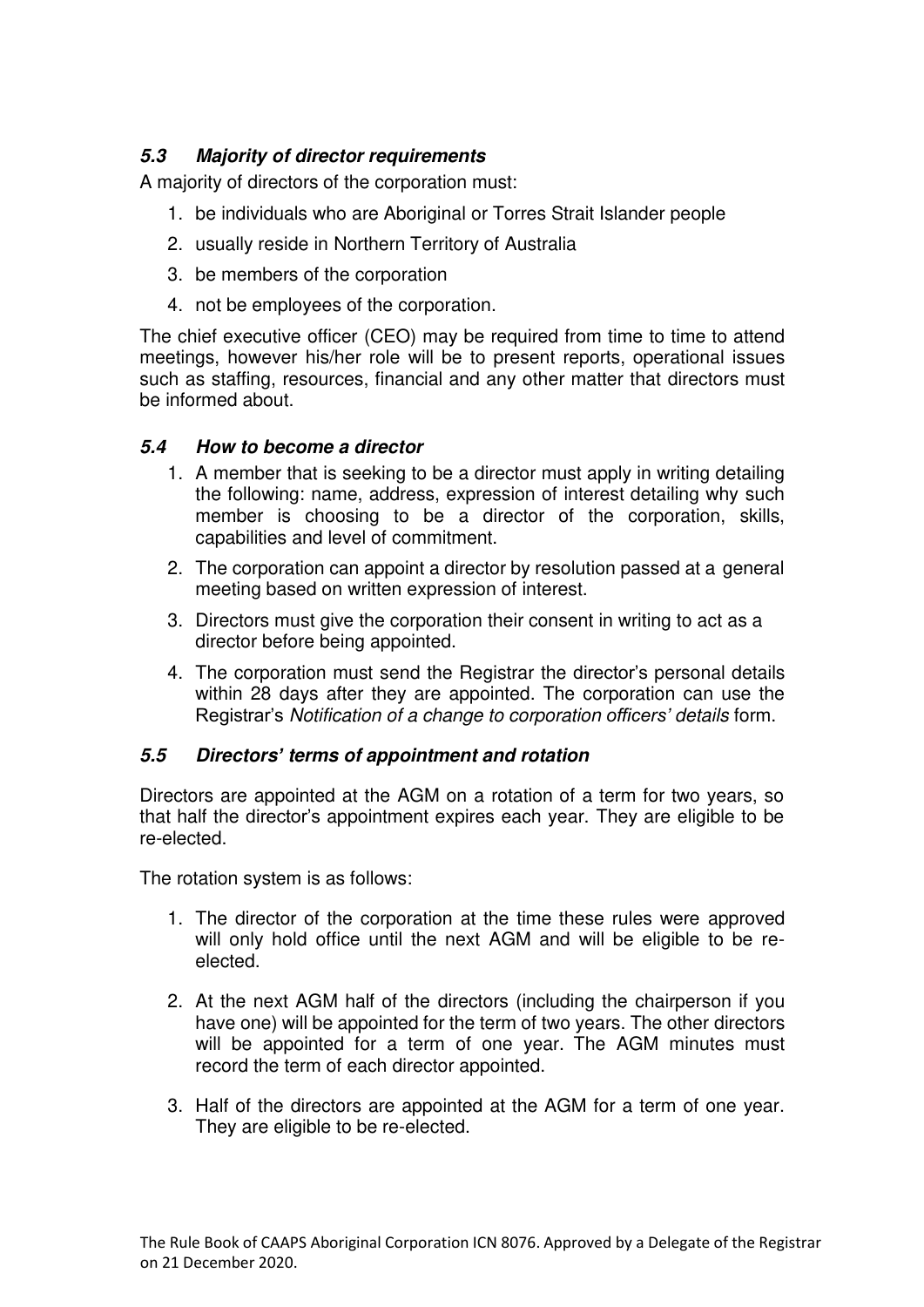## *5.6 How to become an independent or specialist non-member director*

- 1. The directors may appoint non-member directors. Non-member directors may be selected because they're independent or have skills in financial management, corporate governance, accounting, law or a field relating to the corporation's activities.
- 2. Non-member directors must give the corporation their written consent to become a director before being appointed. Non-member directors are appointed for the term specified by the directors in their appointment. Non-member directors cannot be appointed for a term of more than two years, but they can be reappointed.

#### *5.7 How to become an office bearer (for example, chairperson, vicechairperson, treasurer)*

- 1. Chairperson can be appointed and/or rotated in the position. The chairperson will be responsible for chairing meetings, spokesperson for the corporation and offer leadership to other directors.
- 2. The office bearers are directors of the corporation and are elected by the directors at their first directors meeting after the AGM.
- 3. Refer to the corporation's Governance Charter which outlines detailed roles and responsibilities of directors.
- 4. The number of directors is 5 directors which include:
	- a) Chairperson
	- b) Deputy Chairperson
	- c) A secretary
	- d) A treasurer

#### *5.8 How to fill vacancies*

- 1. Directors can fill casual director vacancies, including office bearers.
- 2. Directors can appoint someone as a director to make up a quorum. Their appointment must be confirmed by resolution at the next general meeting or they cease being a director.

#### *5.9 How to cease being a director*

A person ceases to be a director due to a number of events, as follows:

- 1. When a director dies.
- 2. When a director resigns, in writing.
- 3. When a director's appointment expires.
- 4. When a director is removed as a director by the members or the other directors.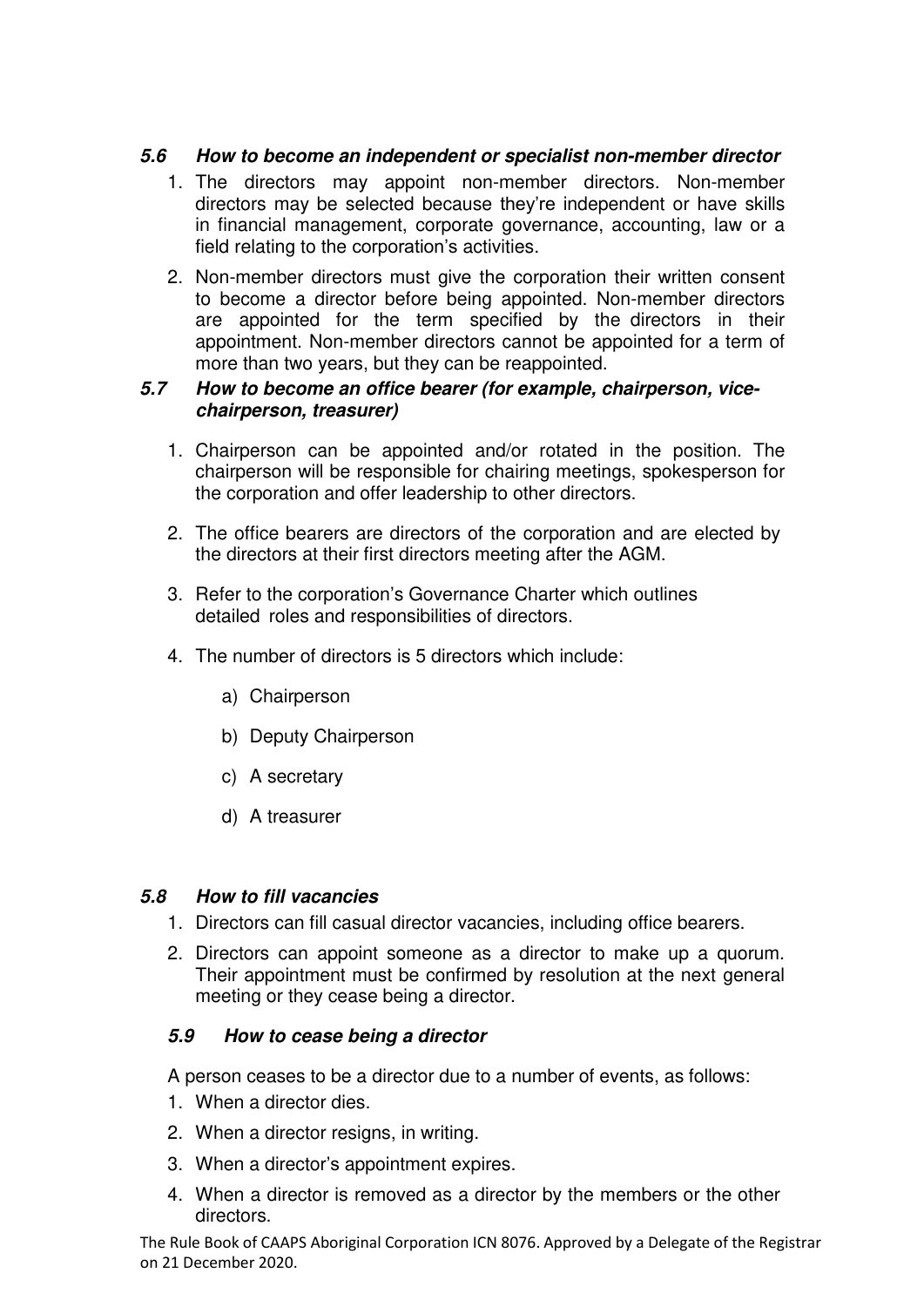5. When a director is disqualified from managing a corporation.

When a person ceases to be a director, the corporation must send the Registrar such director's personal details within 28 days from the day such person ceased being a director. The corporation can use the Registrar's *Notification of a change to corporation officers' details* form

#### *5.10 How to remove a director*

By the members:

- 1. A notice for a resolution to remove a director must be given to the corporation at least 21 days before the next relevant general meeting (or AGM).
- 2. The corporation must give the director concerned a copy of the notice as soon as possible.
- 3. The director can give the corporation a written statement and speak at the meeting. The statement must be given to everyone entitled to notice of the meeting (see rule 4.5).

By other directors:

- 1. Directors can only remove a director if the director fails to attend three or more consecutive directors' meetings without a reasonable excuse.
- 2. Directors must give the director a notice in writing and they must give the director 14 days to object in writing.
- 3. If the director objects, they cannot remove the director. The director can only then be removed at a general meeting by resolution.

#### *5.11 Directors' and officers' duties*

The duties are:

- 1. a duty of care and diligence
- 2. a duty of good faith
- 3. a duty to disclose a conflict of interest (material personal interest)
- 4. a duty not to improperly use position or information
- 5. a duty to not trade while insolvent.

The business of the corporation is to be managed by or under the direction of directors. The directors may exercise all the powers of the corporation except any that the Corporations (Aboriginal and Torres Strait Islanders) Act 2006 "CATSI Act" or this Rule Book requires the corporation to exercise in a general meeting.

#### *5.12 Conflict of interest (material personal interest)*

A director who has a material personal interest in a corporation matter must tell the other directors. The directors will keep registered record of all and any conflict of interest in a register of conflict of interest as they present themselves at directors' meetings.

The director must give details of what the interest is and how it relates to the corporation. These details must be given at a directors' meeting as soon as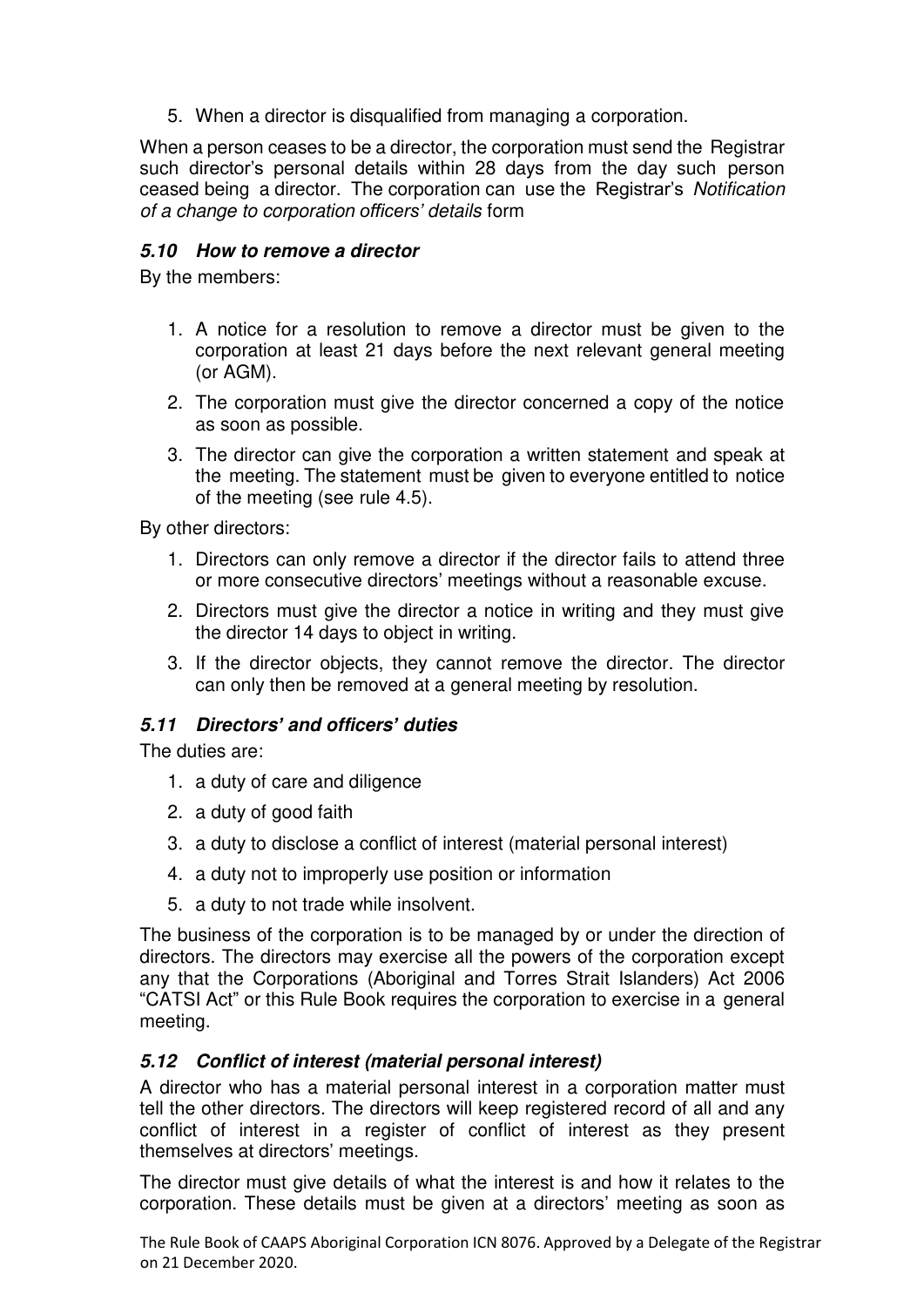possible, and must be recorded in the minutes of the meeting and the register of conflict of interest.

A director who has a material personal interest must not:

- a) be present at the directors' meeting while the matter in question is being considered. It must be noted in the minutes that the director has excluded themselves from the meeting.
- b) vote on the matter

unless allowed to do so under the CATSI Act.

#### *5.13 Payment*

- 1. A director cannot be paid a salary or sitting fees for their work as directors.
- 2. Directors may be paid if they are employed by the corporation, or if they have a contract to provide goods or services to the corporation (so long as the director has exercised any duty to disclose a conflict of interest and has followed the processes detailed in 5.12 and 5.14).
- 3. The corporation may pay the directors' travelling and other expenses for attending meetings or to do with other corporation business.

#### *5.14 Related party benefit*

If a corporation wants to give a financial benefit to a director or related party (such as a spouse, child or parent of a director) it must comply with part 6.6 of the CATSI Act and, where required, follow the procedure to get the approval of the members.

#### *5.15 Delegation*

Directors can pass a resolution to delegate any of their powers to:

- 1. another director
- 2. a sub-committee
- 3. an employee of the corporation
- 4. any other person.

The delegate must follow the directions of the directors when using the delegated powers. Directors will undertake the following to give clear delegated roles to delegates referred to in Rule 5.15 (1) through (4). Directors will ensure the following:

- a) seek expression of interest in writing from members, staff, nonmember directors, associate members to participate as a delegate. The delegate will be required to put in writing their name, role and how they will contribute as a delegate to the corporation.
- b) Directors may appoint a non-member director and/or seek direct appointment to undertake a delegate role. A resolution must be documented and recorded.
- c) Directors must develop clear terms of reference, roles and responsibilities, communication and monitoring process to the delegate referred to in Rule 5.15 (1) to (4);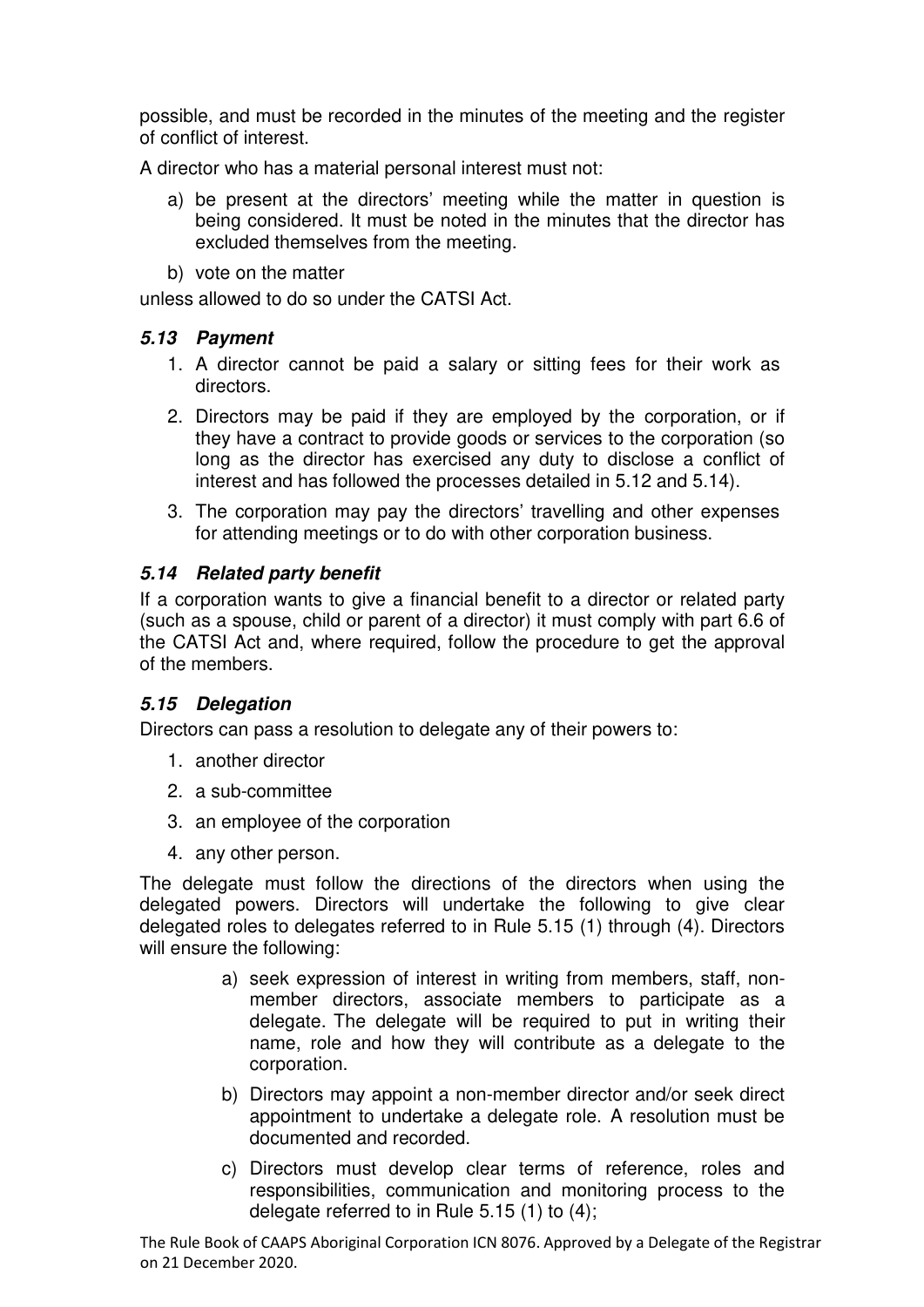- d) Outline roles and responsibilities and level of delegation power e.g.; can be to inform and/or make a decision concerning detail level of decision making directors are delegating;
- e) Provide details and how this delegated power will be monitored and performance managed by directors;
- f) Detail communication process from directors to delegated group referred to in Rule 5.15 (1) to (4).

With relation to the establishment of sub-committees, directors are authorised to establish and monitor sub-committees within the corporation exercising their power of delegation as set out in Rule 5.15. A number of approved sub-committees: are as follows:

- a) risk and financial management subcommittee
- b) churches subcommittee
- c) remote area members subcommittee
- d) alcohol and other drug agencies subcommittee

Directors have the option to further add other subcommittees as the corporation determines from time to time.

#### *5.16 Directors' meetings*

- 1. Directors must meet at least every three months.
- 2. The directors will usually decide at a meeting when and where the next meeting will be.
- 3. A director can call a meeting by giving reasonable notice to all the other directors.

#### *5.17 Quorum for directors' meetings*

A majority of the directors must be present at all times during the meeting.

#### *5.18 Chairing directors' meetings*

- 1. The directors can elect a director to chair their meetings.
- 2. Directors must decide how long a particular director will be the chairperson.

#### *5.19 Using technology*

Directors' meetings can be held at more than one place using any technology, as long as all directors agree to it.

#### *5.20 Resolutions at directors' meetings*

- 1. A resolution of directors must be passed by a majority of the votes.
- 2. Each director is entitled to one vote. The chairperson has a vote, plus a casting vote.
- 3. Resolutions can be passed without a directors' meeting if all directors sign a statement saying that they are in favour of it. These types of meeting can be referred to as out of session meetings as long as they have quorum, documented and minuted, endorsed at the following directors' meeting.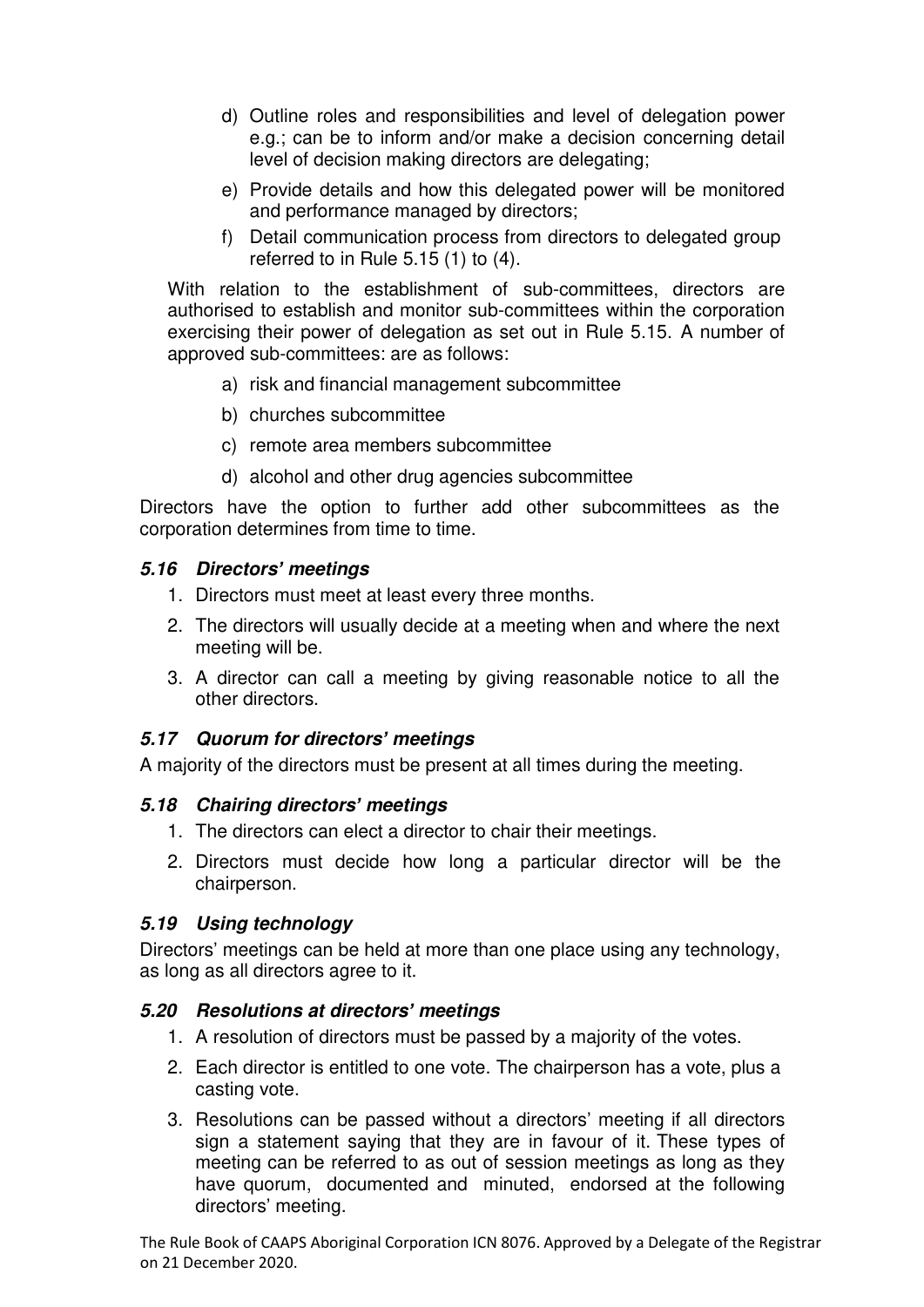## <span id="page-15-0"></span>**6. Contact person or secretary**

- 1. The contact person or secretary must be at least 18 years old.
- 2. The directors appoint a contact person or secretary.
- 3. The directors decide the contact person or secretary's pay and terms and conditions of employment, if any.
- 4. The contact person or secretary must pass on any correspondence received to at least one of the directors within 14 days.
- 5. The contact person or secretary must give the corporation their consent in writing to become a contact person before being appointed.
- 6. The corporation must send the Registrar a contact person or secretary's personal details within 28 days after contact person is appointed. (See *Notification of a change to corporation officers' details*  form)

#### <span id="page-15-1"></span>**7. Records**

The corporation must keep the:

- 1. minutes of meetings (in writing or as an audio or video recording)
- 2. rule book (constitution)
- 3. register of members and former members
- 4. names and addresses of directors, officers and the contact person
- 5. financial records that correctly record and explain the corporation's transactions and financial position which would enable true and fair financial reports to be prepared and audited.

These records must be kept at the corporation's document access address or registered office.

# <span id="page-15-2"></span>**8. Finances**

The corporation must follow these procedures.

- 1. All money of the corporation must be deposited into a corporation bank account.
- 2. The corporation must give receipts for all money it receives.
- 3. All payments made out of the corporation's money must be supported by adequate documents which explain the nature and purpose of the payment.
- 4. All accounts must be approved for payment at a directors' meeting or in accordance with valid delegations.
- 5. All cheques, withdrawal forms, electronic funds transfer (EFT) transactions, and other banking documents must be signed by at least two directors.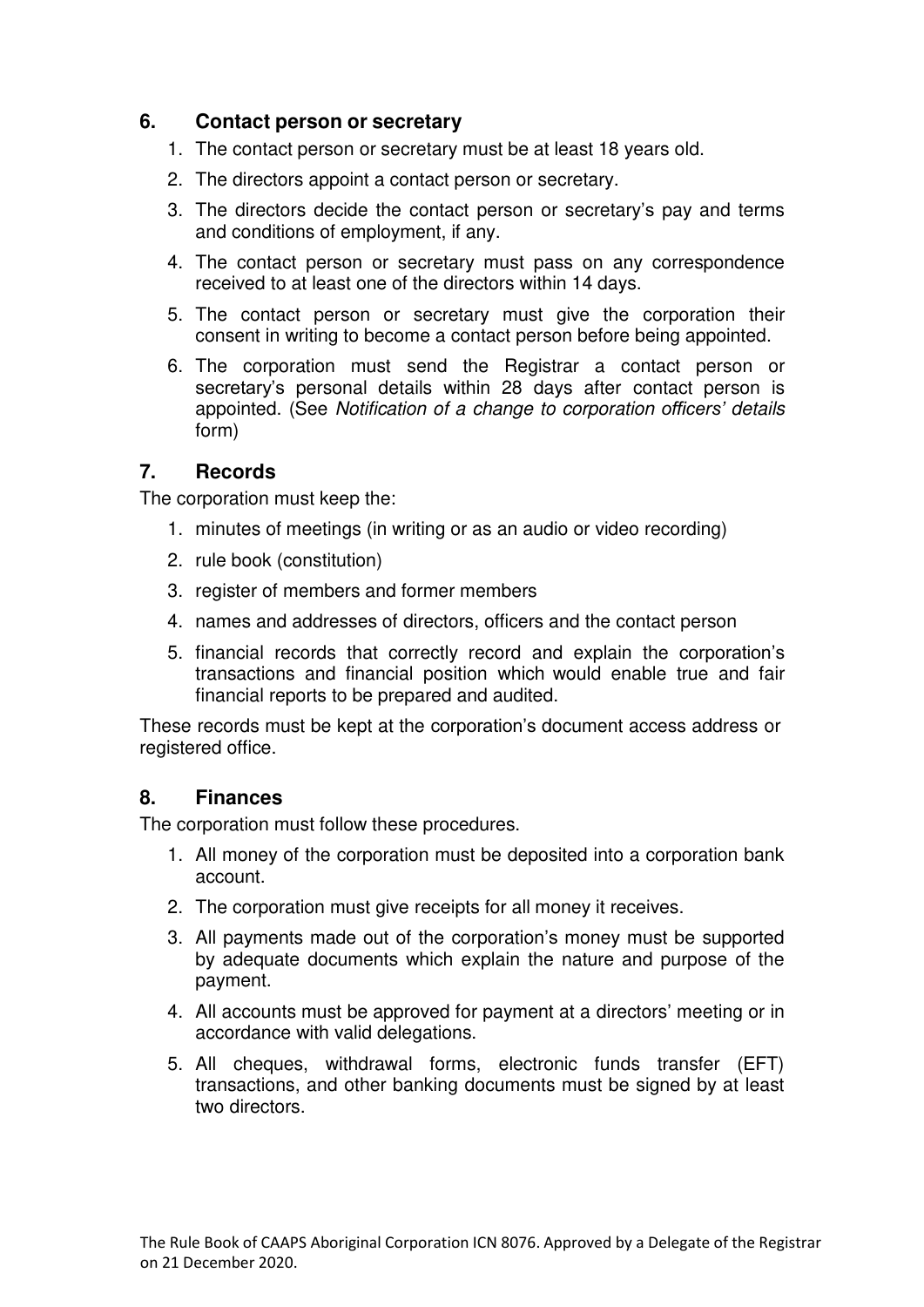# <span id="page-16-0"></span>**9. Application of funds**

Directors can use the money and property of the corporation to carry out its business. They cannot give the money and property to members of the corporation.

Note: This rule does not stop the corporation from making reasonable payment to:

- a member in their capacity as an employee
- a member under a contract for goods or services provided.

# <span id="page-16-1"></span>**10. Winding up**

The winding up of the corporation will follow the CATSI Act. If the corporation is wound up all debts, liabilities and cost of winding up must be paid first. In the event, the corporation has entered into any public funding agreement the terms of such agreement must be met before any surplus assets are declared to be available and a respective audited report made available to the public funding counterparty.

Upon winding up, all and any surplus assets left over must be distributed in accordance with a Distribution Plan to be formulated and approved by the members and passed by special resolution requiring seventy five (75) per cent of the votes of the members present and entitled to vote.

Surplus assets of the corporation cannot be given to any member or any person to be held on trust for any member.

The Distribution Plan must be submitted to the Registrar for approval. In the event, the Registrar withholds approval the Distribution Plan must either be re-drafted by the members in accordance with the Registrar's proposals or filed before the Court for adjudication.

# <span id="page-16-2"></span>**11. Dispute resolution**

- 1. If a dispute arises, the parties must first try to resolve it themselves.
- 2. If the dispute is not resolved within 10 business days, any party may give a dispute notice to the other parties.
- 3. The dispute notice must be in writing and must say what the dispute is about. A copy of the dispute notice must also be given to the corporation.
- 4. The directors or any of the dispute parties may ask the Registrar for assistance.
- 5. The directors must help the parties resolve the dispute within 20 business days after the corporation receives the notice.
- 6. If the directors cannot resolve the dispute, it must be put to the members to resolve at a general meeting.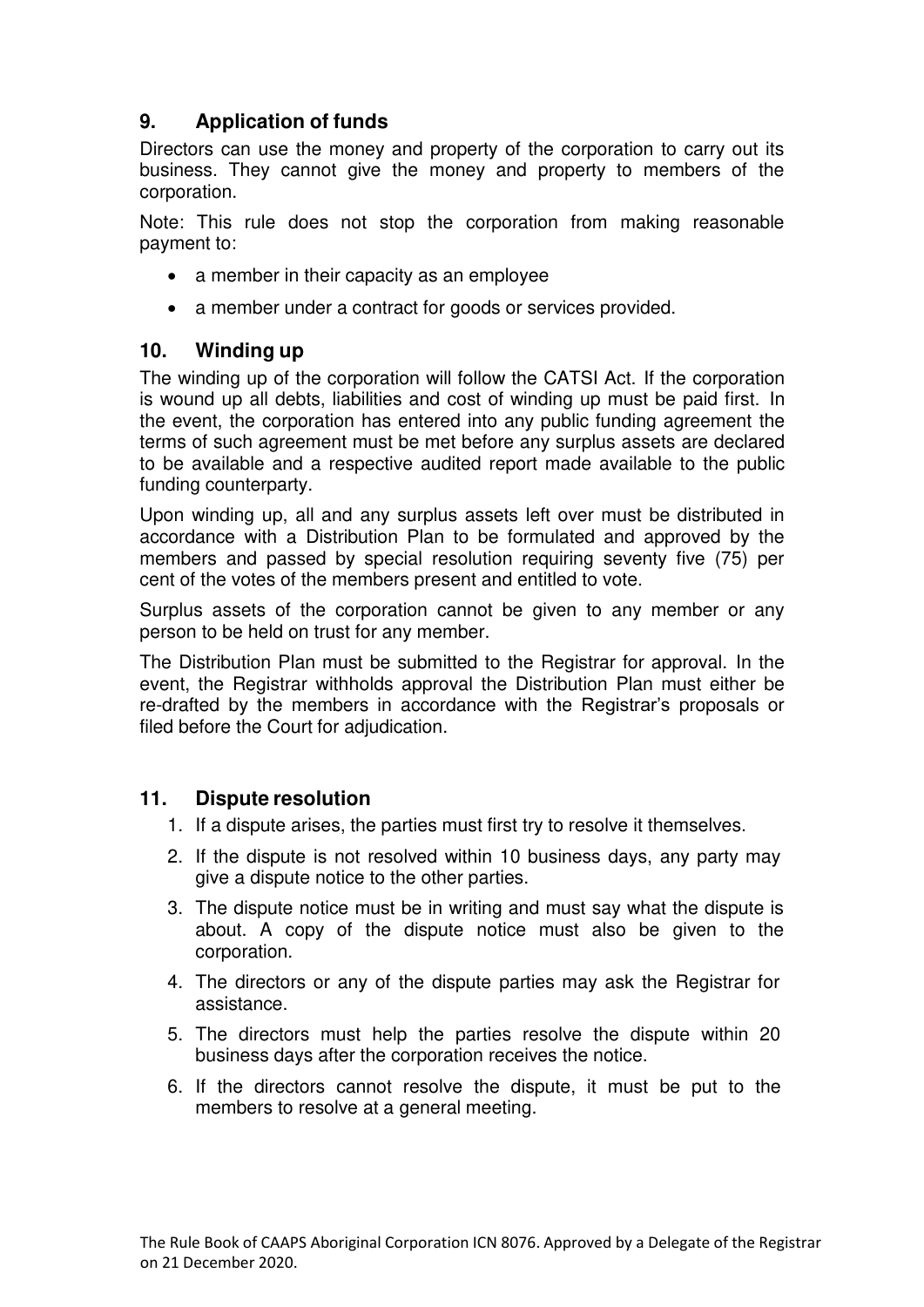# <span id="page-17-0"></span>**12. Changing the rule book**

The rule book can be changed by passing a special resolution which must be passed by 75 per cent or more of the members present and entitled to vote at the general meeting. The proposed changes must be set out in the notice of the general meeting.

Within 28 days after the resolution is passed, the corporation must send the Registrar a completed *Request to change corporation rule book form* together with copies of the:

- a) rule book changes
- b) special resolution
- c) minutes of the meeting.

The changes do not take effect until the new rule book is registered by the **Registrar**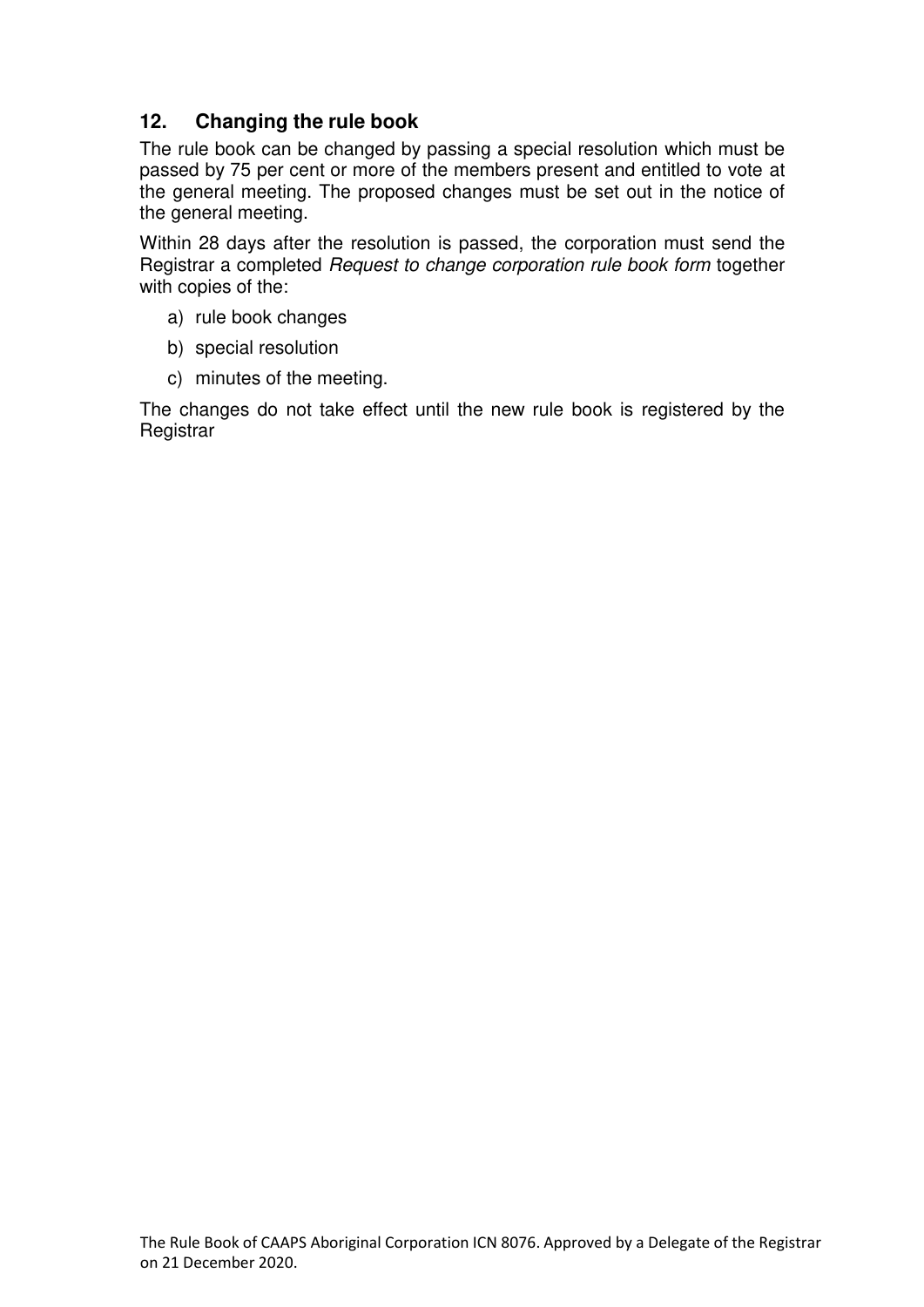# <span id="page-18-0"></span>**Schedule 1 (a) -Application for membership**

<span id="page-18-1"></span>

#### **CAAPS Aboriginal Corporation**  60 Boulter Road, Berrimah NT 0828 – PMB 22, Berrimah NT 0828 Phone: (08) 8922 4800 Fax: (08) 8922 4832 E-mail: caaps@caaps.org.au Website: www.caaps.org.au ABN: 2498 1990 592

# **MEMBERSHIP APPLICATION**

\_\_\_\_\_\_\_\_\_\_\_\_\_\_\_\_\_\_\_\_\_\_\_\_\_\_\_\_\_\_\_\_\_\_\_\_\_\_\_\_\_\_\_\_\_\_\_\_\_\_\_\_\_\_\_\_\_\_\_\_\_\_\_\_\_\_\_\_\_\_\_\_

\_\_\_\_\_\_\_\_\_\_\_\_\_\_\_\_\_\_\_\_\_\_\_\_\_\_\_\_\_\_\_\_\_\_\_\_\_\_\_\_\_\_\_\_\_\_\_\_\_\_\_\_\_\_\_\_\_\_\_\_\_\_\_\_\_\_\_\_\_\_\_\_ \_\_\_\_\_\_\_\_\_\_\_\_\_\_\_\_\_\_\_\_\_\_\_\_\_\_\_\_\_\_\_\_\_\_\_\_\_\_\_\_\_\_\_\_\_\_\_\_\_\_\_\_\_\_\_\_\_\_\_\_\_\_\_\_\_\_\_\_\_\_\_\_ \_\_\_\_\_\_\_\_\_\_\_\_\_\_\_\_\_\_\_\_\_\_\_\_\_\_\_\_\_\_\_\_\_\_\_\_\_\_\_\_\_\_\_\_\_\_\_\_\_\_\_\_\_\_\_\_\_\_\_\_\_\_\_\_\_\_\_\_\_\_\_\_

Name\_\_\_\_\_\_\_\_\_\_\_\_\_\_\_\_\_\_\_\_\_\_\_\_\_\_\_\_\_\_\_\_\_\_\_\_\_\_\_\_\_\_\_\_\_\_\_\_\_\_\_\_\_\_\_\_\_

Contact Address / Community

My reasons for wanting to be a member of CAAPS under the Rule Book are

\_\_\_\_\_\_\_\_\_\_\_\_\_\_\_\_\_\_\_\_\_\_\_\_\_\_\_\_\_\_\_\_\_\_\_\_\_\_\_\_\_\_\_\_\_\_\_\_\_\_\_\_\_\_\_\_

I \_\_\_\_\_\_\_\_\_\_\_\_\_\_\_\_\_\_\_\_\_\_\_\_\_\_\_\_\_\_ declare I have no known conflict of interest at the time of applying for membership, and I am of Aboriginal or Torres Strait Islander descent.

Signed\_\_\_\_\_\_\_\_\_\_\_\_\_\_\_\_\_\_\_\_\_\_\_\_\_\_ Date\_\_\_/\_\_\_/\_\_\_\_

\_\_\_\_\_\_\_\_\_\_\_\_\_\_\_\_\_\_\_\_\_\_\_\_\_\_\_\_\_\_\_\_\_\_\_\_\_\_\_\_

| For Office Use Only          |           |                             |                     |  |
|------------------------------|-----------|-----------------------------|---------------------|--|
| <b>CAAPS Board</b>           | Approved: |                             | Not Approved:       |  |
| Date:                        |           |                             |                     |  |
| Applicant Notified           |           |                             |                     |  |
|                              |           | <b>Board Contact person</b> |                     |  |
| Entered into membership list |           |                             | Or CAAPS signatory) |  |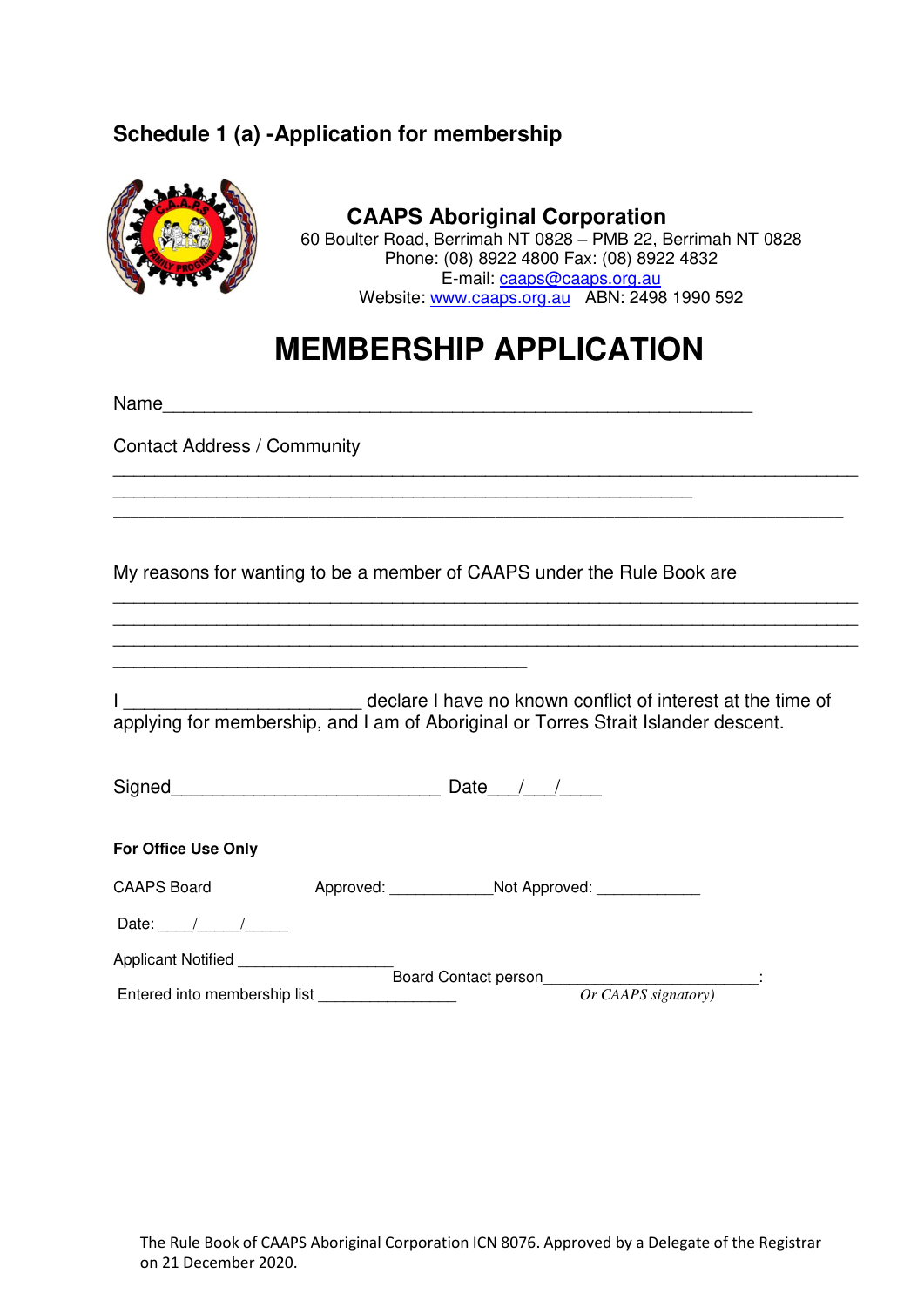# **Schedule 1(b) -Application for Associate Membership**



**CAAPS Aboriginal Corporation**  60 Boulter Road, Berrimah NT 0828 – PMB 22, Berrimah NT 0828 Phone: (08) 8922 4800 Fax: (08) 8922 4832 E-mail: caaps@caaps.org.au Website: www.caaps.org.au ABN: 2498 1990 592

# **CAAPS ASSOCIATE MEMBERSHIP APPLICATION**

\_\_\_\_\_\_\_\_\_\_\_\_\_\_\_\_\_\_\_\_\_\_\_\_\_\_\_\_\_\_\_\_\_\_\_\_\_\_\_\_\_\_\_\_\_\_\_\_\_\_\_\_\_\_\_\_\_\_\_\_\_\_\_\_\_\_\_\_\_\_\_\_

\_\_\_\_\_\_\_\_\_\_\_\_\_\_\_\_\_\_\_\_\_\_\_\_\_\_\_\_\_\_\_\_\_\_\_\_\_\_\_\_\_\_\_\_\_\_\_\_\_\_\_\_\_\_\_\_\_\_\_\_\_\_\_\_\_\_\_\_\_\_\_\_\_\_\_\_\_\_\_\_\_\_\_\_\_\_

\_\_\_\_\_\_\_\_\_\_\_\_\_\_\_\_\_\_\_\_\_\_\_\_\_\_\_\_\_\_\_\_\_\_\_\_\_\_\_\_\_\_\_\_\_\_\_\_\_\_\_\_\_\_\_\_\_\_\_\_\_\_\_\_\_\_\_\_\_\_\_\_ \_\_\_\_\_\_\_\_\_\_\_\_\_\_\_\_\_\_\_\_\_\_\_\_\_\_\_\_\_\_\_\_\_\_\_\_\_\_\_\_\_\_\_\_\_\_\_\_\_\_\_\_\_\_\_\_\_\_\_\_\_\_\_\_\_\_\_\_\_\_\_\_ \_\_\_\_\_\_\_\_\_\_\_\_\_\_\_\_\_\_\_\_\_\_\_\_\_\_\_\_\_\_\_\_\_\_\_\_\_\_\_\_\_\_\_\_\_\_\_\_\_\_\_\_\_\_\_\_\_\_\_\_\_\_\_\_\_\_\_\_\_\_\_\_

Name

Contact Address / Community

My reasons for wanting to be a member of CAAPS under the Rule Book are

\_\_\_\_\_\_\_\_\_\_\_\_\_\_\_\_\_\_\_\_\_\_\_\_\_\_\_\_\_\_\_\_\_\_\_\_\_\_\_\_\_\_\_\_\_\_\_\_\_\_\_\_\_\_\_\_

I \_\_\_\_\_\_\_\_\_\_\_\_\_\_\_\_\_\_\_\_\_\_\_ understand I am unable to be a voting member if I am not of Aboriginal or Torres Strait Islander descent. My role will be advisory only.

| Signed | ⊃ate |
|--------|------|
|        |      |

| Not Approved:                |                                                             |
|------------------------------|-------------------------------------------------------------|
|                              |                                                             |
|                              |                                                             |
|                              |                                                             |
| Entered into membership list | Approved:<br>Board Contact person<br>$(Or CAAPS$ signatory) |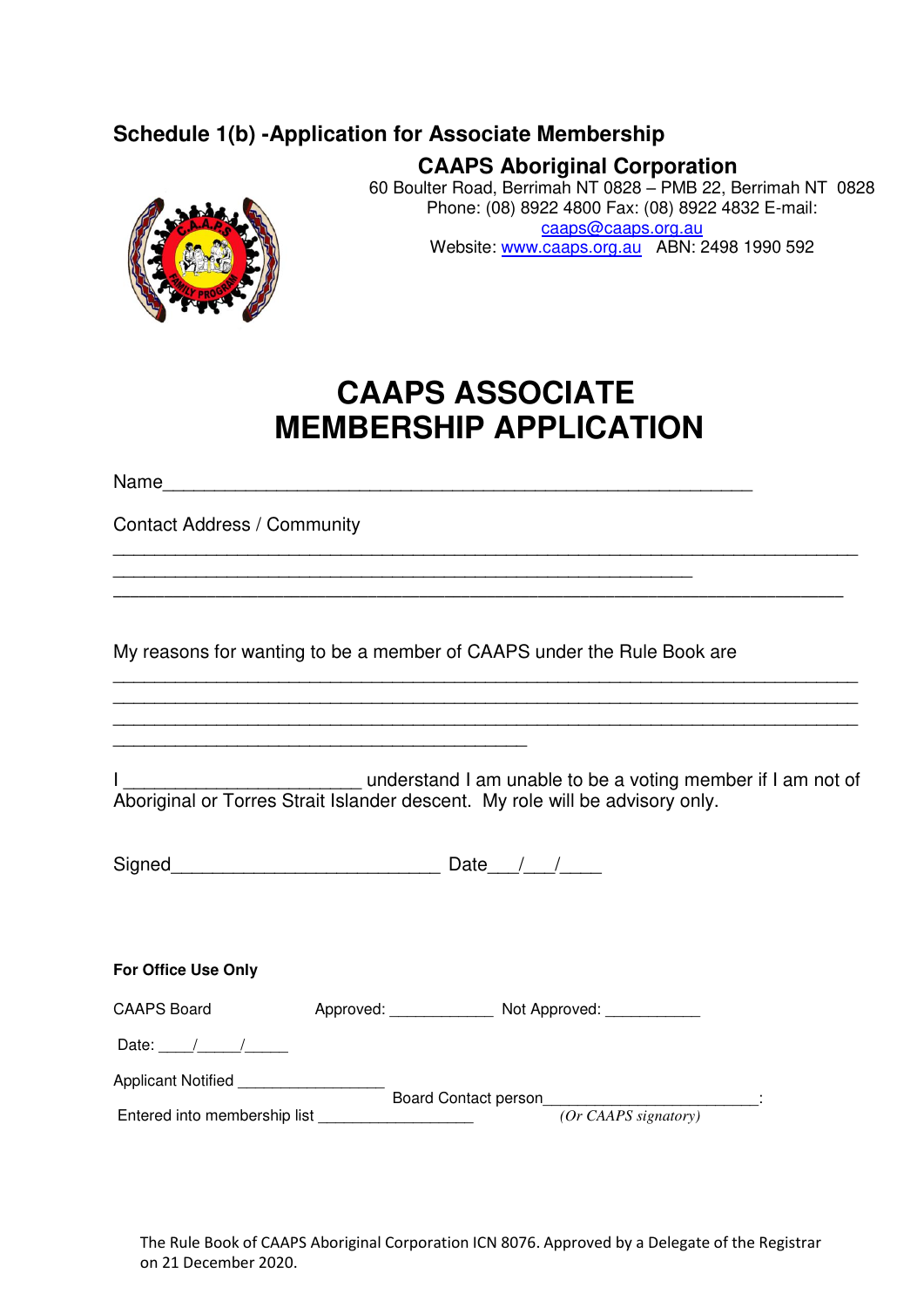# **Schedule 2 Appointment of proxy form**



**CAAPS Aboriginal Corporation**  60 Boulter Road, Berrimah NT 0828 – PMB 22, Berrimah NT 0828

Phone: (08) 8922 4800 Fax: (08) 8922 4832 E-mail: caaps@caaps.org.au Website: www.caaps.org.au ABN: 2498 1990 592

#### **Appointment of proxy**

I, (full name of member)

of (address of member)

am a member of the corporation.

I appoint (full name of proxy)

of (address of proxy)

as my proxy to vote for me on my behalf at the general meeting of the corporation (Annual General Meeting or other general meeting, as the case may be) to be held on

(insert date of meeting)

and at any adjournment of that meeting.

Signature of member appointing proxy

Date

NOTE: A proxy vote may be given to a member of the corporation or another person. Check your corporation's rule book for rules about proxies—section 201-90 of the CATSI Act.